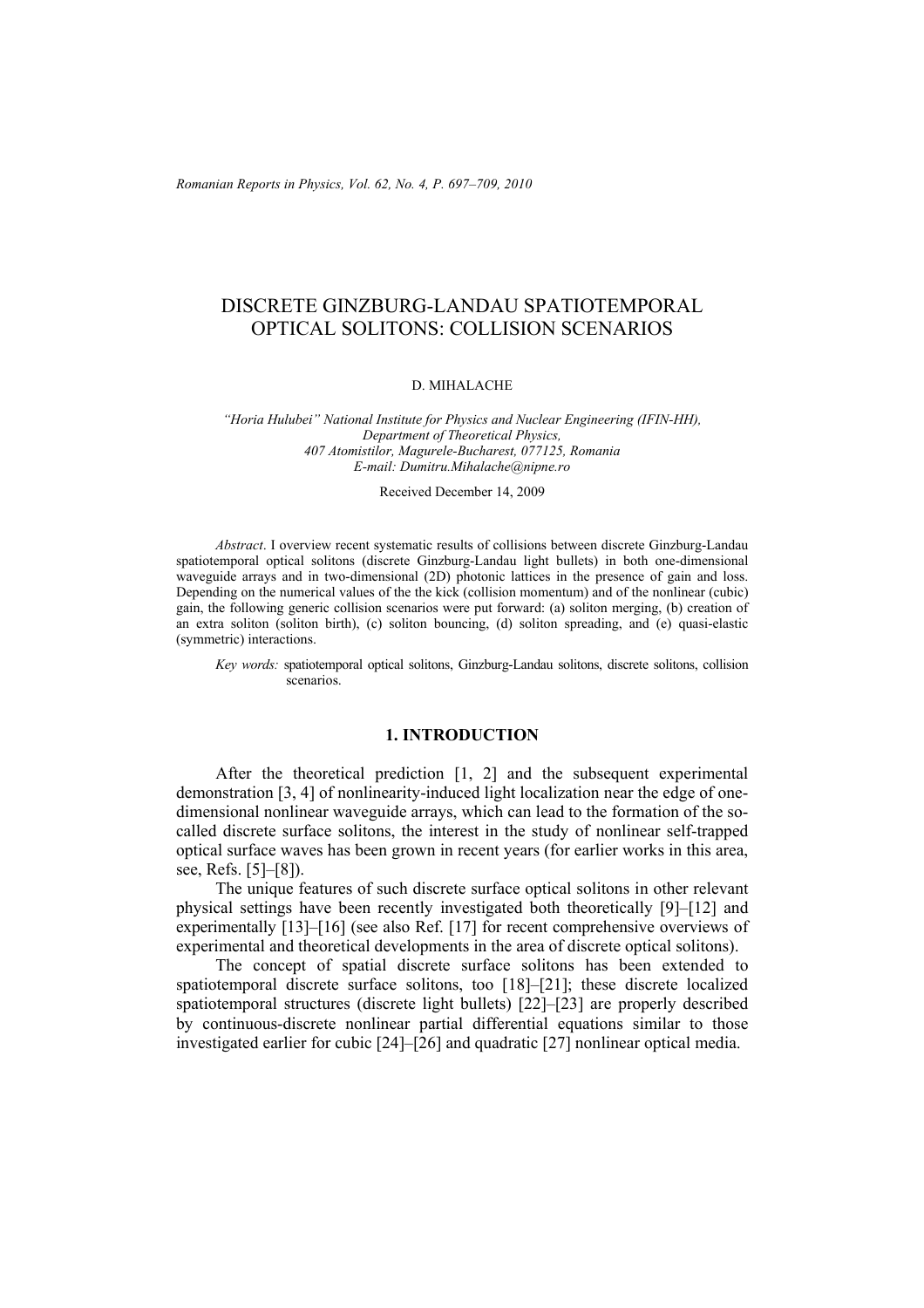The presence of gain and loss (due to optical amplifiers and saturable absorbers) in periodic photonic structures such as one-dimensional waveguide arrays and two-dimensional periodic photonic structures would influence the unique properties of both discrete surface and bulk solitons. It is well known that discrete dissipative solitons are possible in both one- and two-dimensional photonic lattices [28]–[32] and, as a result of discreteness, the dissipative physical systems exhibit novel features that have no counterpart in either the continuous limit or in other conservative discrete systems.

We recently considered continuous-discrete spatiotemporal models described by the complex Ginzburg-Landau (GL) equation [33, 34]. Thus the presence of gain and loss due to optical amplifiers and saturable absorbers in truncated oneand two-dimensional periodic photonic structures has been investigated and dissipative surface light bullets (dissipative surface spatiotemporal solitons) were introduced in both one-dimensional waveguide arrays [33] and in two-dimensional photonic lattices [34]. Similar to other types of discrete dissipative solitons in both one- and two-dimensional lattices [28, 32], the dissipative surface light bullets exhibit novel features that, as a result of both discreteness and gain (loss) effects, have no counterpart in either the continuous limit or in other conservative discrete models for both cubic and quadratic nonlinear media [35]–[40].

The GL equation is a ubiquitous model in many physical problems [41], and in different forms it appears as the simplest model for describing dissipative solitons in different settings [42]–[46], clusters of localized states rotating around a central vortex core [47], and laser patterns in cavities [48, 49]. In application to waveguide arrays, a periodic refractive index modulation can be modeled by a discrete GL equation that describes the presence of gain and loss due to optical amplifiers and saturable absorbers [28].

Recently, we found the domains of existence and stability of such dissipative light bullets in the relevant parameter space, for both on-site and inter-site solitons and for the states localized at different distances from the edge of the waveguide array or in the corners, at the edges, and in the center of two-dimensional photonic lattices [33, 34]. Once stable dissipative discrete spatiotemporal optical solitons (discrete GL light bullets) are available, a problem of great interest is to consider collisions between them.

In this work I briey overview the recent studies of collisions between discrete Ginzburg-Landau spatiotemporal optical solitons ("discrete Ginzburg-Landau light bullets"), which form in (i) one-dimensional waveguide arrays (i.e., in onedimensional photonic lattices), and (ii) in two-dimensional photonic lattices. I find the generic collision scenarios of discrete Ginzburg-Landau light bullets forming both near the edges of a semi-infinite array of weekly coupled nonlinear waveguides and in the center of the waveguide array. I also identify the collision outputs in the case of discrete Ginzburg-Landau light bullets located both in the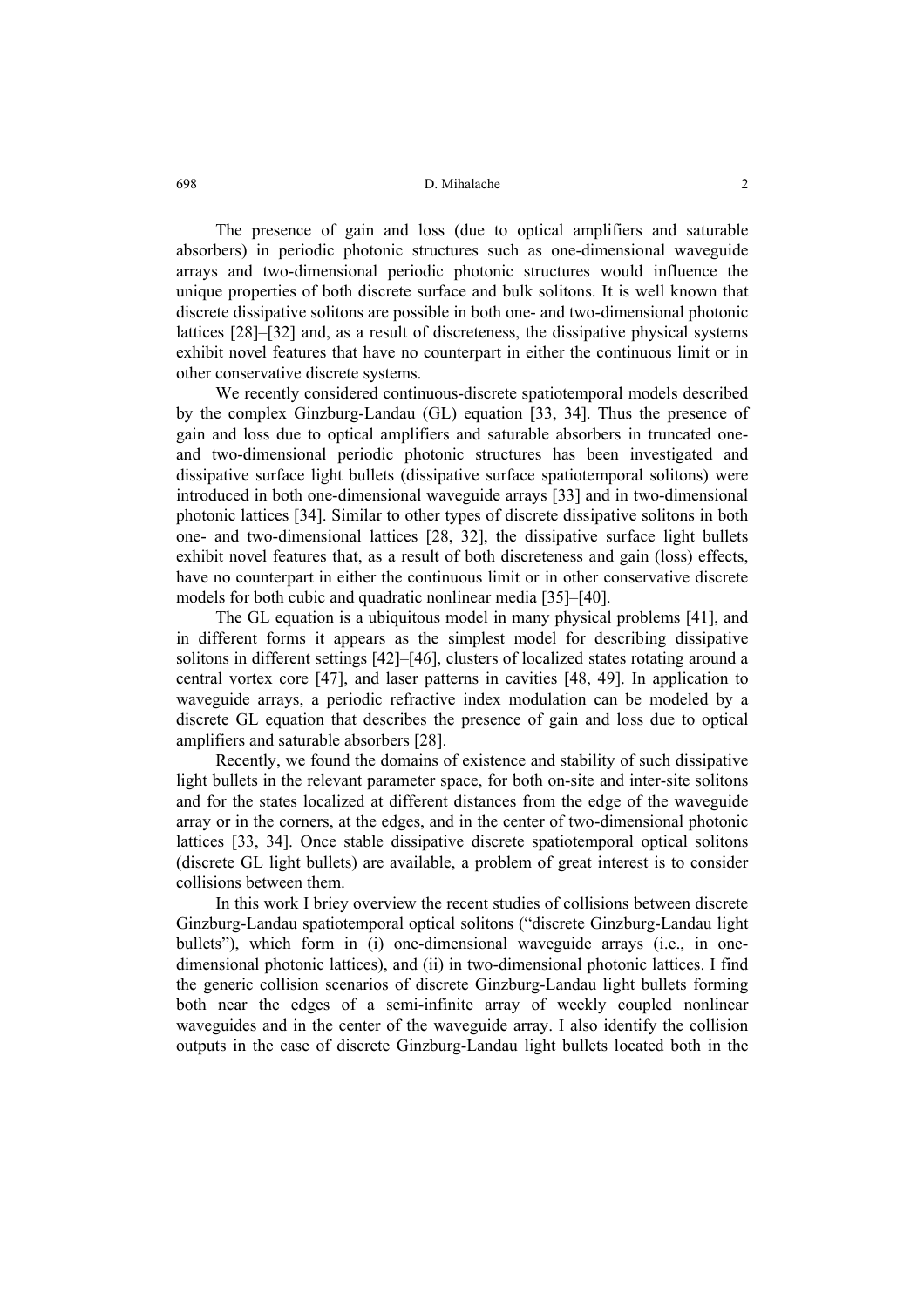corners or at the edges of a truncated twodimensional photonic lattice and deep inside the lattice (i.e., in the center of the two-dimensional lattice).

Depending on the value of the kick parameter (collision momentum), four generic outcomes were identi\_ed in the case of collision of two identical discrete GL light bullets located at equal distances from the edge of the waveguide array: (a1) merger of the discrete GL solitons into a single one, at small values of the kick parameter, (b1) creation of an extra discrete GL soliton at intermediate values of the collision momentum, (c1) quasi-elastic interactions at both intermediate values of the kick parameter (for relatively small values of the cubic gain) and at large values of the kick parameter (for relatively high values of cubic gain), and (d1) dissipative soliton spreading at relatively large values of the collision momentum but only in the case of relatively small values of the cubic gain. In the case of collision of two nonidentical discrete dissipative light bullets located at different distances from the edge of the waveguide array four generic outcomes were identified too: (e1) soliton bouncing, accompanied by a sharp modification of soliton velocities during the interaction process, for relatively small values of the collision momentum, (f1) soliton creation at intermediate values of the kick parameter and for relatively low values of the cubic gain, (g1) soliton spreading (in time) at intermediate values of the collision momentum and for relatively high values of the cubic gain, and (h1) quasi-elastic interactions at large values of the kick parameter.

In the case of discrete GL light bullets forming in two-dimensional photonic lattices, depending on the value of the kick parameter (collision momentum), four generic outcomes were identified, too. Thus collision of two identical solitons located in the corner, at the edge, and in the center of the photonic lattice leads to the following outputs: (a2) merger of the discrete GL light bullets into a single one, at small values of the kick parameter (soliton transverse velocity), (b2) creation of an extra discrete GL light bullet at intermediate values of the collision momentum, (c2) quasi-elastic (symmetric) interactions at both intermediate values of the kick parameter (for relatively small values of the cubic gain) and at large values of the kick parameter (for relatively high values of cubic gain), and (d2) soliton spreading at relatively large values of the collision momentum but only in the case of relatively small values of the cubic gain. In the case of collision of two nonidentical corner and edge discrete GL light bullets located at different distances from the edges of the two-dimensional photonic lattice four generic outcomes were identified, too: (e2) soliton bouncing, accompanied by a sharp modification of soliton velocities during the interaction process, for relatively small values of the collision momentum, (f2) soliton creation at intermediate values of the kick parameter and for relatively low values of the cubic gain, (g2) soliton spreading (in time) at intermediate values of the collision momentum and for relatively high values of the cubic gain, and (h2) quasi-elastic (symmetric) interactions at relatively large values of the kick parameter.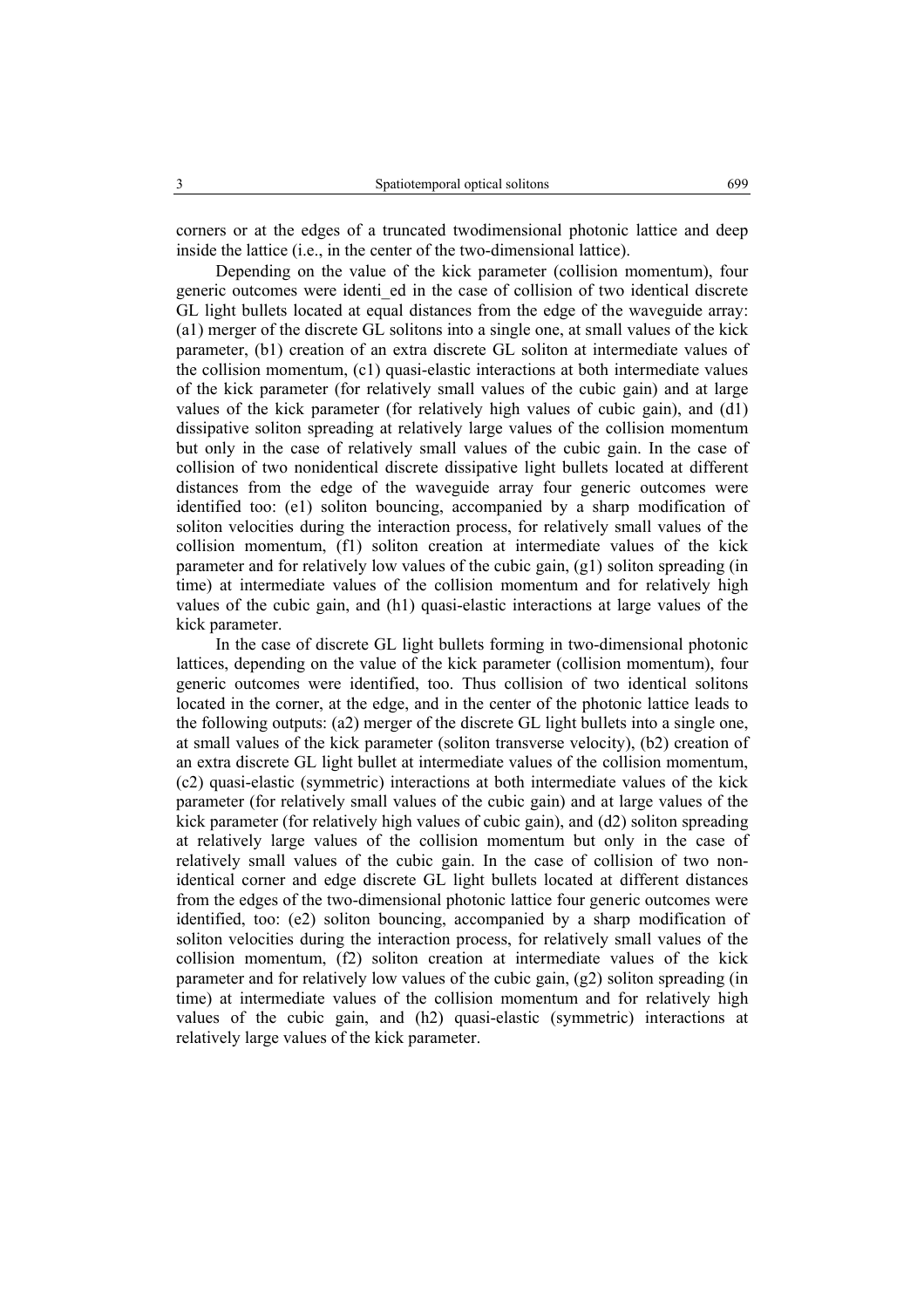## **2. DISCRETE GINZBURG-LANDAU LIGHT BULLETS IN ONE-DIMENSIONAL WAVEGUIDE ARRAYS: COLLISION SCENARIOS**

A nonlinear system of coupled GL equations describes, in the framework of the tight-binding approximation of the coupled-mode theory, the spatiotemporal dynamics of semi-infinite waveguide arrays in the presence of gain and loss [33]. We restricted ourselves to the case of anomalous GVD, self-focusing nonlinearity and in-phase (unstaggered) solitons. Classes of stable on-site centered continuousdiscrete spatiotemporal solitons of the coupled discrete GL equations were thoroughly investigated [33].

Once stable discrete GL light bullets were available, a problem of great interest is to consider collisions between them. We recently investigated this issue in the framework of the nonlinear coupled continuous-discrete GL evolution equations. We found the generic outcomes of collisions between discrete light bullets located at different distances  $d = 0, 1$ , and 20 from the edge of semi-infinite waveguide arrays.

We took a pair of stable discrete GL light bullets separated by a large temporal distance  $t_2 - t_1 = T$ , and we solved the continuous-discrete GL equations with the initial condition (at  $z = 0$ ) corresponding to collisions between two stable discrete dissipative solitons:  $E_n(t, 0) = E_n(t + T/2) \exp(i \chi t) + E_n(t - T/2) \exp(-i \chi t)$ , where  $E_n(t, 0)$  is the shape of the electric field at  $z = 0$ , and  $\chi$  is the kick parameter (collision momentum).



Fig.  $1$  – Contour plots display the evolution of the electric field in the plane (t, z) for on-site discrete Ginzburg-Landau light bullets localized at the edge of the waveguide array ( $d = 0$ ). Here  $\varepsilon = 3.5$ , and the kick parameter  $\chi = 2$  (a),  $\chi = 3$  (b),  $\chi = 3.6$  (c), and  $\chi = 4$  (d).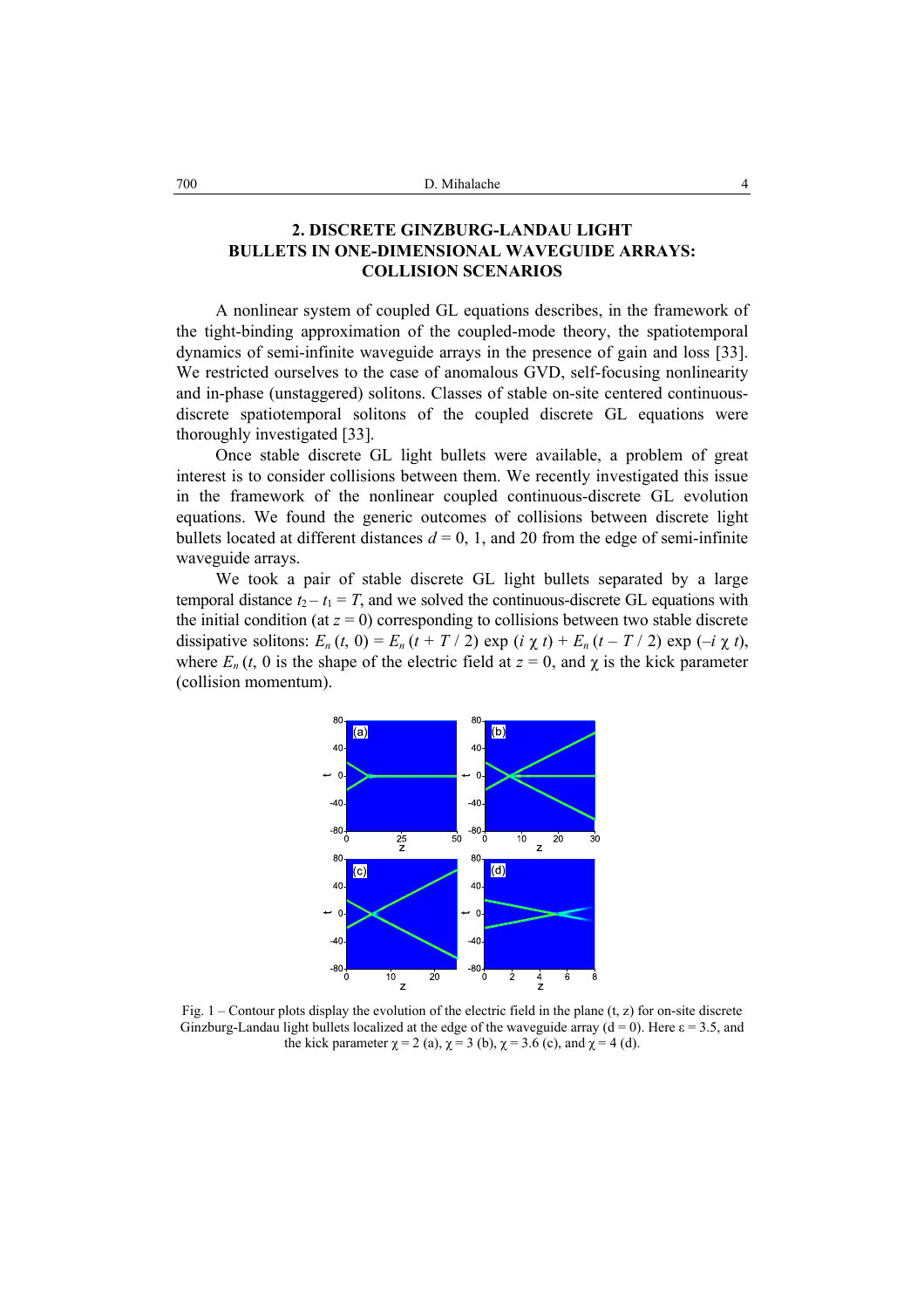

Fig. 2 – Same as in Fig. 1 but for on-site discrete Ginzburg-Landau light bullets localized at the distance  $d = 1$  from the edge of the waveguide array. Here  $\varepsilon = 3.5$ , and the kick parameter  $\chi = 2$  (a),  $\chi = 3$  (b), and  $\chi = 4$  (c).

The systematic simulations of collisions between two identical dissipative discrete spatiotemporal optical solitons initially set at equal distances  $d_1 = d_2 = 0, 1,$ and 20 from the edge of the truncated one-dimensional waveguide array have shown



Fig. 3 – Soliton trajectories corresponding to the collision scenarios of onsite discrete Ginzburg-Landau light bullets localized at  $d = 0$  and  $d = 1$ . Here  $\varepsilon = 3.4$ ,  $\mu = 1$ , and the kick parameter  $\chi = 0.1$  (a),  $\chi = 0.2$  (b),  $\chi = 1.4$  (c),  $\chi = 1.5$  (d),  $\chi = 2$  (e), and  $\chi = 3$  (f). that by gradually increasing the initial kick parameter  $χ$ , the following four generic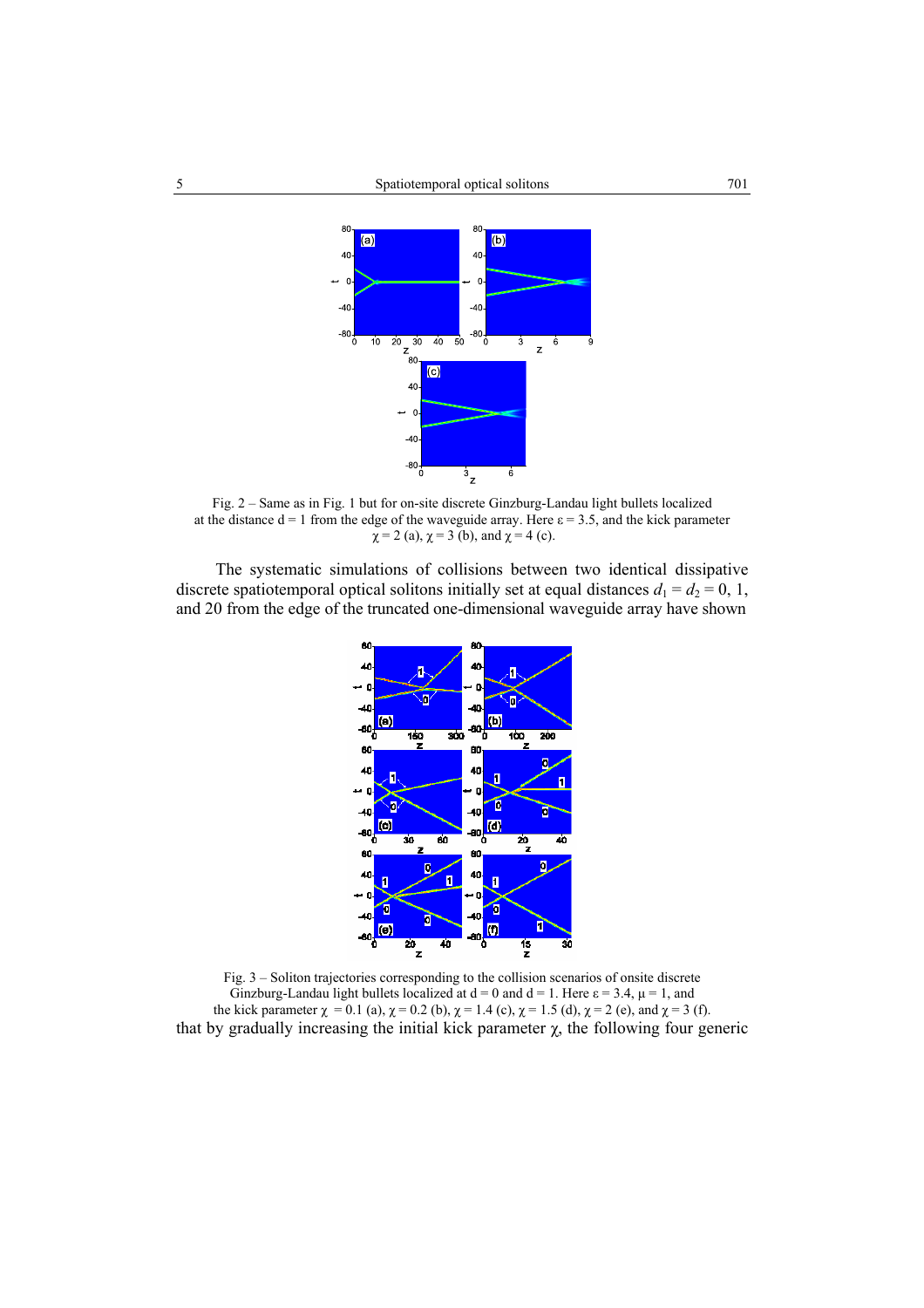outcomes have emerged (see Figs. 1–4) [50]:

(a) Merger of the two identical dissipative discrete light bullets into a single one at small values of the kick parameter  $χ$ ;

(b) Creation of an extra dissipative discrete light bullet at intermediate values of the kick parameter  $\chi$ ;

(c) quasi-elastic interactions at both intermediate values of  $\chi$  (for relatively small values of the cubic gain  $\varepsilon$ ) and at large values of  $\chi$  (for relatively high values of the cubic gain ε);

(d) Spreading of the dissipative discrete solitons at relatively large values of the kick parameter  $\gamma$  but only in the case of relatively small values of nonlinear (cubic) gain parameter.



Fig. 4 – The same as in Fig. 3 but for  $\varepsilon = 3.6$ . Here the kick parameter  $\chi = 0.1$  (a),  $\chi = 0.2$  (b),  $\chi = 0.5$  (c),  $\chi = 0.7$  (d),  $\chi = 2.5$  (e), and  $\chi = 3$  (f).

The merger of the two colliding solitons into a single one, a promising effect for potential applications in photonics has been reported before in other relevant physical settings: (a) the study of solitons in saturable materials with a linear and quadratic intensity depending refraction index change [51], (b) the study of dynamics and collisions of moving solitons in the standard model of fiber gratings [52] and in Bragg gratings with dispersive reflectivity [53], (c) the study of collisions of both nonspinning and spinning three-dimensional GL solitons [54], and in the study of collisions between discrete surface light bullets in nondissipative one- and two-dimensional photonic lattices [55].

We mention also that the process of interaction between two stable three-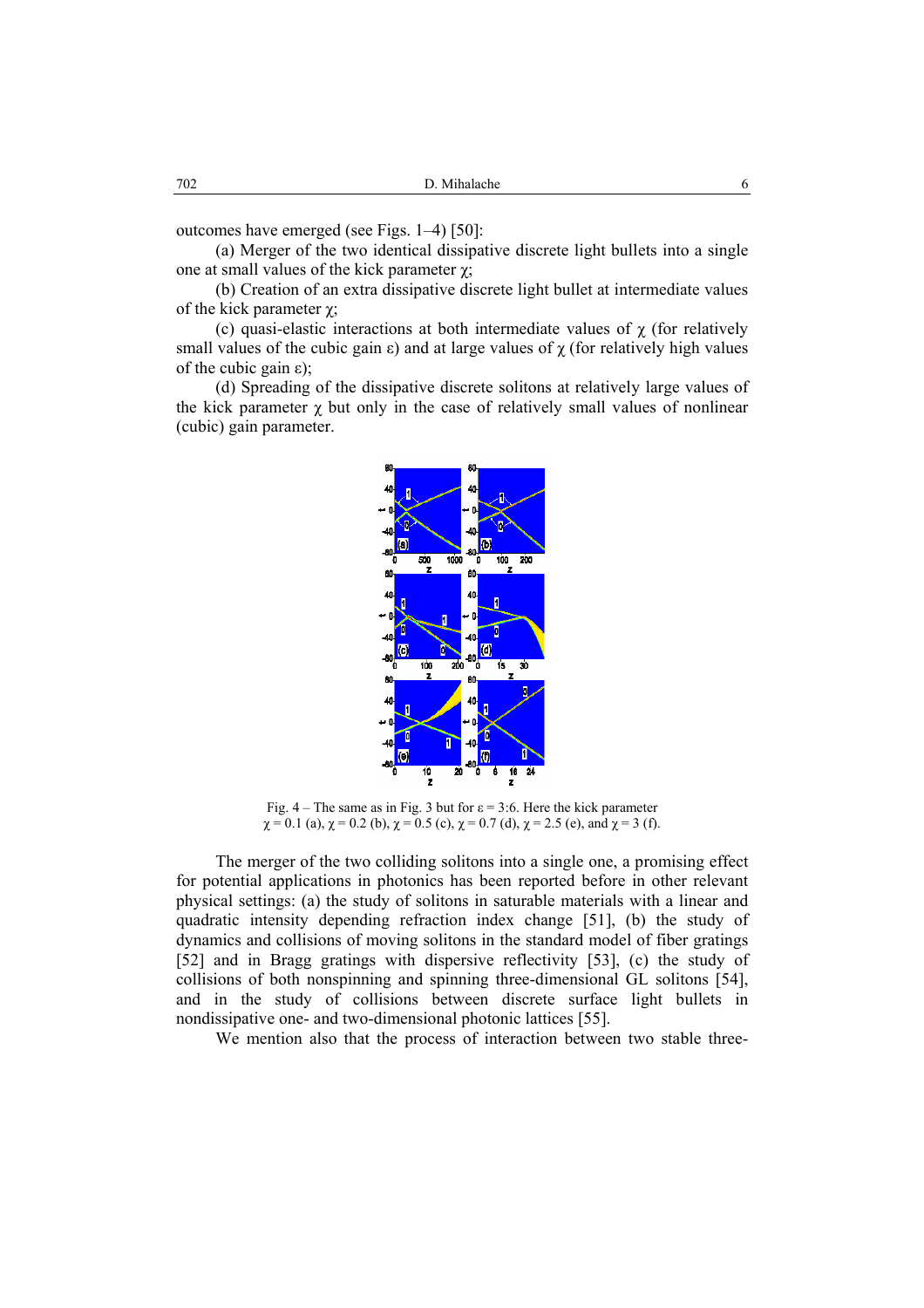dimensional dissipative light bullets, separated either in time or in space [56], revealed the importance of the input phase difference between them. By controlling this key collision parameter, soliton merging (fusion), erasure of one of the colliding solitons, and the formation of double light bullet complexes (i.e., the formation of light bullet "molecules") were put forward [56].

It is worthy to emphasize that the transformation of two colliding solitons into three, one quiescent and two moving has also been reported in collisions of solitons in media with saturable nonlinearity [51], collisions of one-dimensional dissipative spatial solitons in periodically patterned semiconductor amplifiers [57], collisions of coaxial three-dimensional spatiotemporal GL solitons [54], and collisions of moving solitons in Bragg gratings with dispersive reflectivity [53].

### **3. DISCRETE GINZBURG-LANDAU LIGHT BULLETS IN TWO-DIMENSIONAL PHOTONIC LATTICES: COLLISION SCENARIOS**

Recently we considered light propagation and continuous-discrete spatiotemporal soliton formation in a nonlinear square dissipative photonic lattice (i.e., in a nonlinear two-dimensional photonic lattice) created by weakly coupled arrays of identical evenly spaced two-dimensional homogeneous waveguides [34]. We worked in the framework of the standard coupled-mode approach where only the amplitude  $E_{n,m}$  of the electric field in the lattice site  $(n, m)$  was considered to evolve during propagation while the mode profile was assumed to remain constant. Therefore, the slowly varying normalized envelope  $E_{n,m}$  obeys a set of coupled partial differential equations (continuous-discrete GL coupled equations) describing the spatiotemporal dynamics of light in a two-dimensional photonic lattice in the presence of gain and loss [34].

A problem of great interest is to consider collisions between discrete spatiotemporal dissipative solitons (discrete spatiotemporal GL solitons). Recently, we investigated this issue in the framework of the nonlinear coupled continuousdiscrete Ginzburg-Landau evolution equations focusing on finding the generic outcomes of collisions between discrete dissipative light bullets located in the corner, at the edge and in the center of the two-dimensional photonic lattice [58].

Next we briey discuss the outcomes of collisions between two identical corner, edge and center spatiotemporal GL solitons. In a recent paper [58] we found that by gradually increasing the initial kick (collision momentum)  $\gamma$ , we got the following four generic collisions outcomes, which are illustrated in Figs. 5–7:

(a) *Merging* of the two identical GL solitons into a single one at small values of the kick parameter  $χ$ ;

(b) *Creation* of an extra GL soliton at intermediate values of the kick parameter χ;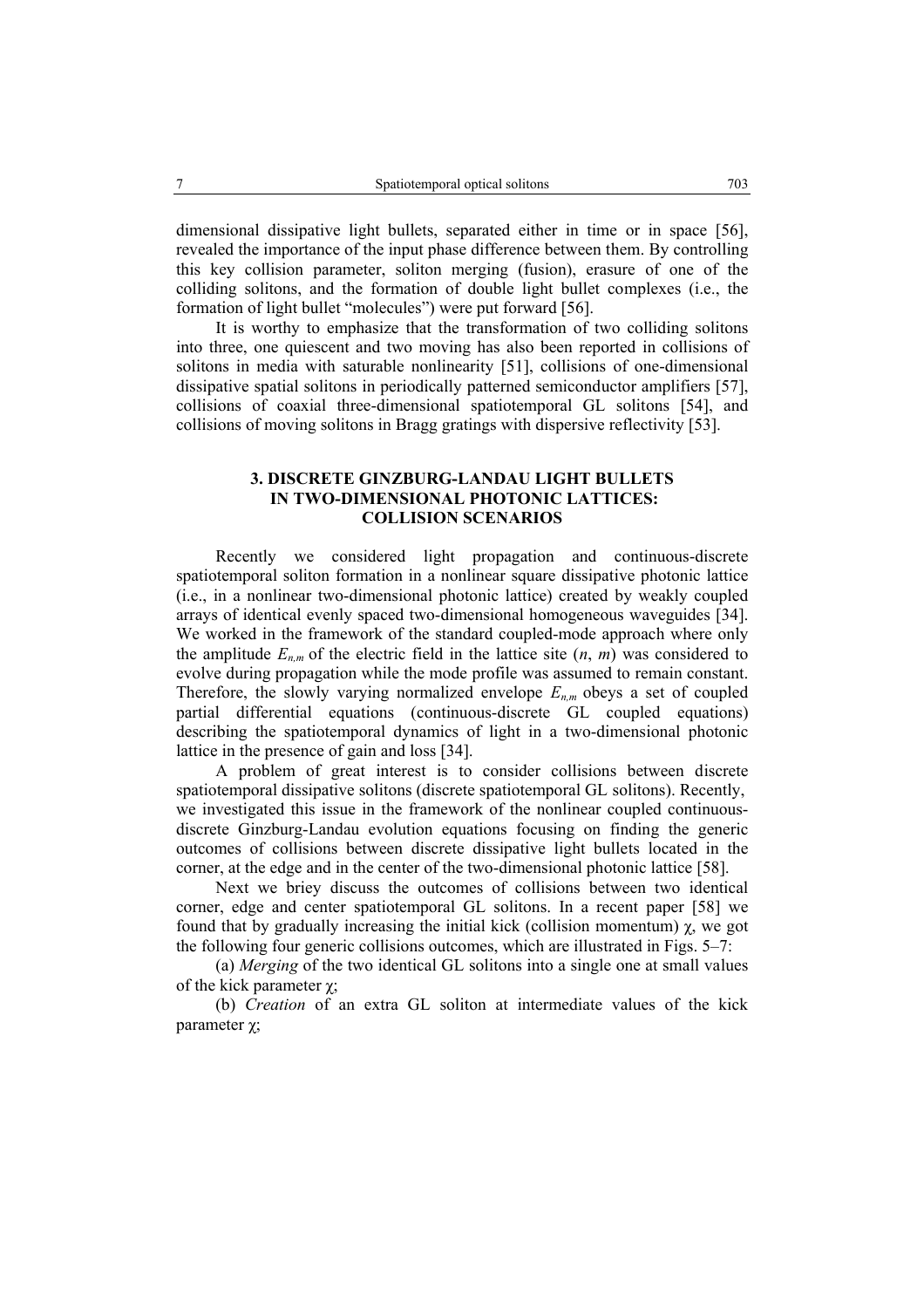

Fig. 5 – The (0, 0) corner discrete Ginzburg-Landau light bullet trajectories showing soliton fusion (a), soliton birth (b), and elastic collision (c). Here  $\varepsilon = 3.6$ , and the collision momentum  $\chi = 2$  (a),  $\chi = 3$  (b), and  $\chi = 4$  (c).



Fig. 6 – Illustration of the soliton trajectories of the (20, 20) center discrete Ginzburg-Landau light bullets for the soliton fusion scenario (a) and the soliton decay scenario (b). Here  $\mu = 1$  and  $\epsilon = 3.6$ . The kick parameters are  $\chi$  = 2.8 (a) and  $\chi$  = 2.9 (b).



Fig. 7 – Trajectories of the (20, 20) center discrete Ginzburg-Landau light bullets, which correspond to soliton fusion (a), soliton birth (b), ellastic collision (c), and soliton decay (d). Here  $\varepsilon = 3.7$ , and the kick parameter  $\chi = 0.2$  (a),  $\chi = 1$  (b), and  $\chi = 4$  (c), and  $\chi = 5$  (d). (c) *Quasi-elastic (symmetric) interactions* at both intermediate values of χ (for relatively small values of the cubic gain  $\varepsilon$ ) and at large values of  $\chi$  (for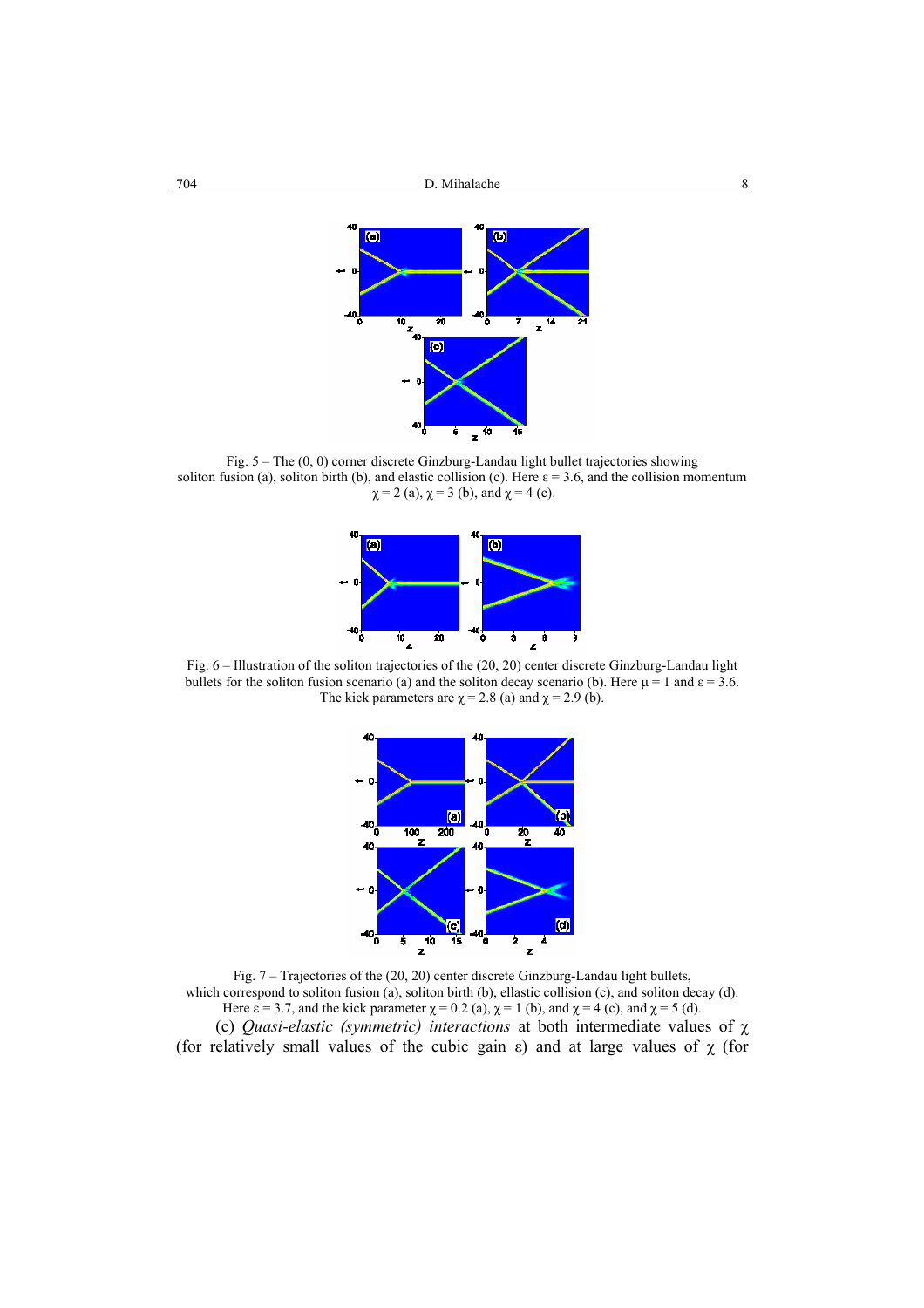relatively high values of the cubic gain ε);

(d) Spreading of the GL solitons at relatively large values of the kick parameter χ but only in the case of relatively small values of nonlinear (cubic) gain parameter.

We also obtained in Ref. [58] the collision outputs when the two nonidentical input solitons are located at different sites of the two-dimensional photonic lattice. We thus considered in detail the collisions between  $(0, 0)$  and  $(1, 1)$  corner solitons and between (20, 0) and (20, 1) edge solitons for two representative values of the nonlinear (cubic) gain parameter, i.e., for both relatively small values and relatively large values of this key parameter of the discrete dissipative system.

Thus by increasing the initial kick parameter  $\chi$  (transverse velocity), we got the following four generic outcomes [58], which are illustrated in Figs. 8–9 by contour plots of the *z*-dependence of the field evolution in the plane  $(t, z)$ :

(e) *Soliton bouncing*, accompanied by a sharp modification of the soliton velocities during the interaction process, for relatively small values of  $\chi$ ;

(f) *Soliton creation* (*soliton "birth"*) at intermediate values of χ and for relatively low values of the cubic gain parameter  $ε$ ;

(g) *Soliton spreading (in time)* at intermediate values of χ and for relatively high values of the cubic gain  $\varepsilon$ ;

(h) quasi-elastic (symmetric) interactions at relatively large values of  $\chi$ .



Fig. 8 – Trajectories corresponding to collisions between (20, 0) and (20, 1) edge discrete Gizburg-Landau light bullets. Here  $\varepsilon = 3.5$  and the collision parameter  $\chi = 0.1$  (a),  $\chi = 0.2$  (b),  $\chi = 0.5$  (c),  $\chi = 1.1$  (d),  $\chi = 1.8$  (e), and  $\chi = 3$  (f).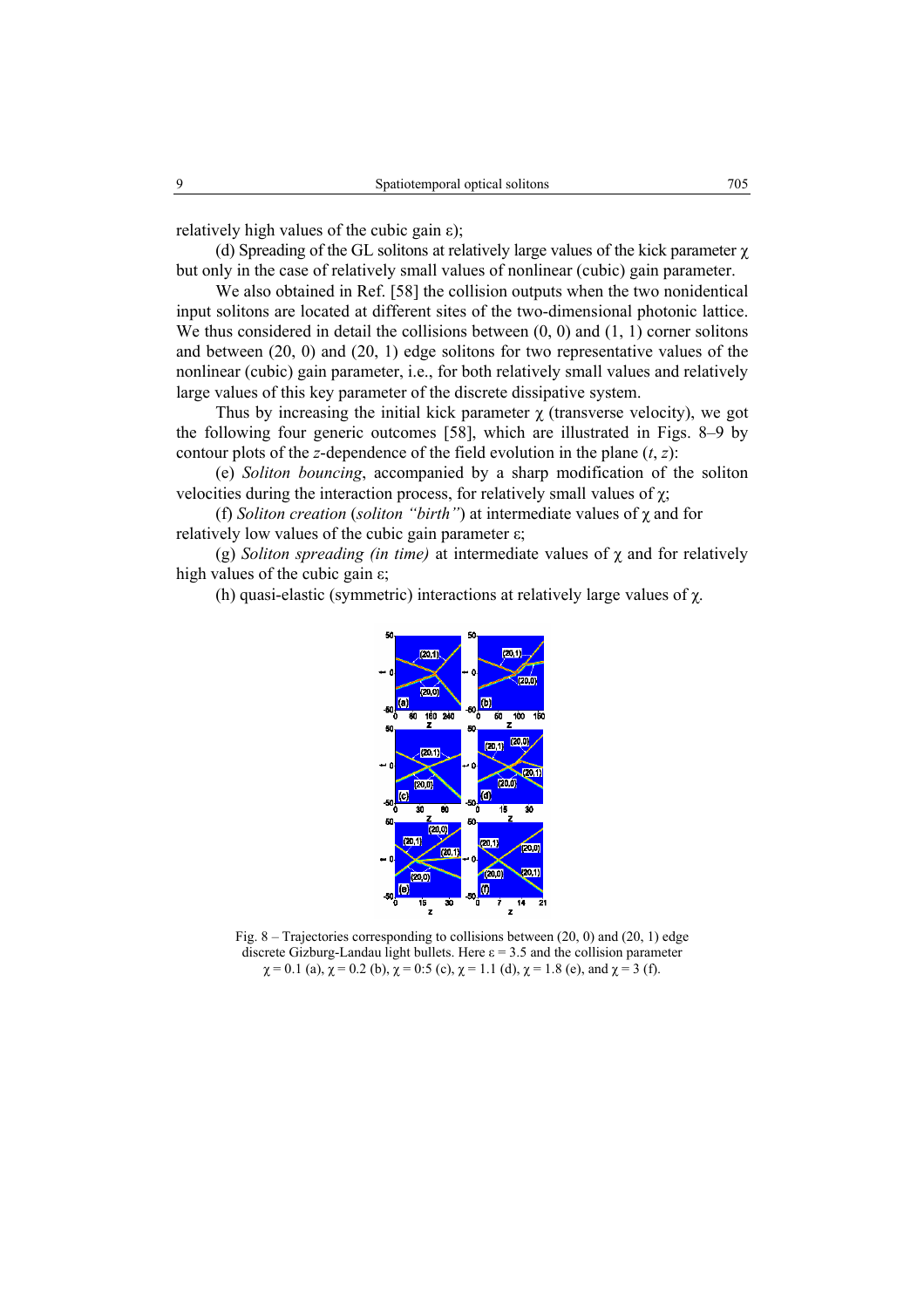

Fig. 9 – The same as in Fig. 8 but for  $\varepsilon = 3.7$ . Here the kick parameter is  $\chi$  = 0.1 (a),  $\chi$  = 0.5 (b),  $\chi$  = 1.2 (c),  $\chi$  = 1.6 (d),  $\chi$  = 2.5 (e), and  $\chi$  = 3 (f).

### **4. CONCLUSIONS**

In this paper I have overviewed some recent results concerning collisions of discrete Ginzburg-Landau spatiotemporal optical solitons ("discrete dissipative light bullets"). I have considered discrete dissipative light bullets forming in both one-dimensional arrays of weekly coupled nonlinear waveguides and in twodimensional photonic lattices. These dissipative localized structures are accurately described by cubic-quintic complex Ginzburg-Landau coupled equations accounting for gain and loss due to optical amplifiers and saturable absorbers.

These dissipative nonlinear photonic lattices can support continuous-discrete dissipative spatiotemporal solitons (dissipative light bullets), which are stable in a broad region of their parameters. I have described several generic collision scenarios occuring in such physical settings: (a) soliton merging, (b) creation of an extra soliton (soliton birth), (c) soliton bouncing, (d) soliton spreading, and (e) quasi-elastic (symmetric) interactions. I do believe that these generic collision outcomes can be found for other types of discrete dissipative solitons.

*Acknowledgements*. Part of the research work overviewed in this paper has been carried out in collaboration with Dumitru Mazilu and Falk Lederer. I would also like to thank Yuri S. Kivshar, Hervé Leblond and Boris A. Malomed for many helpful discussions.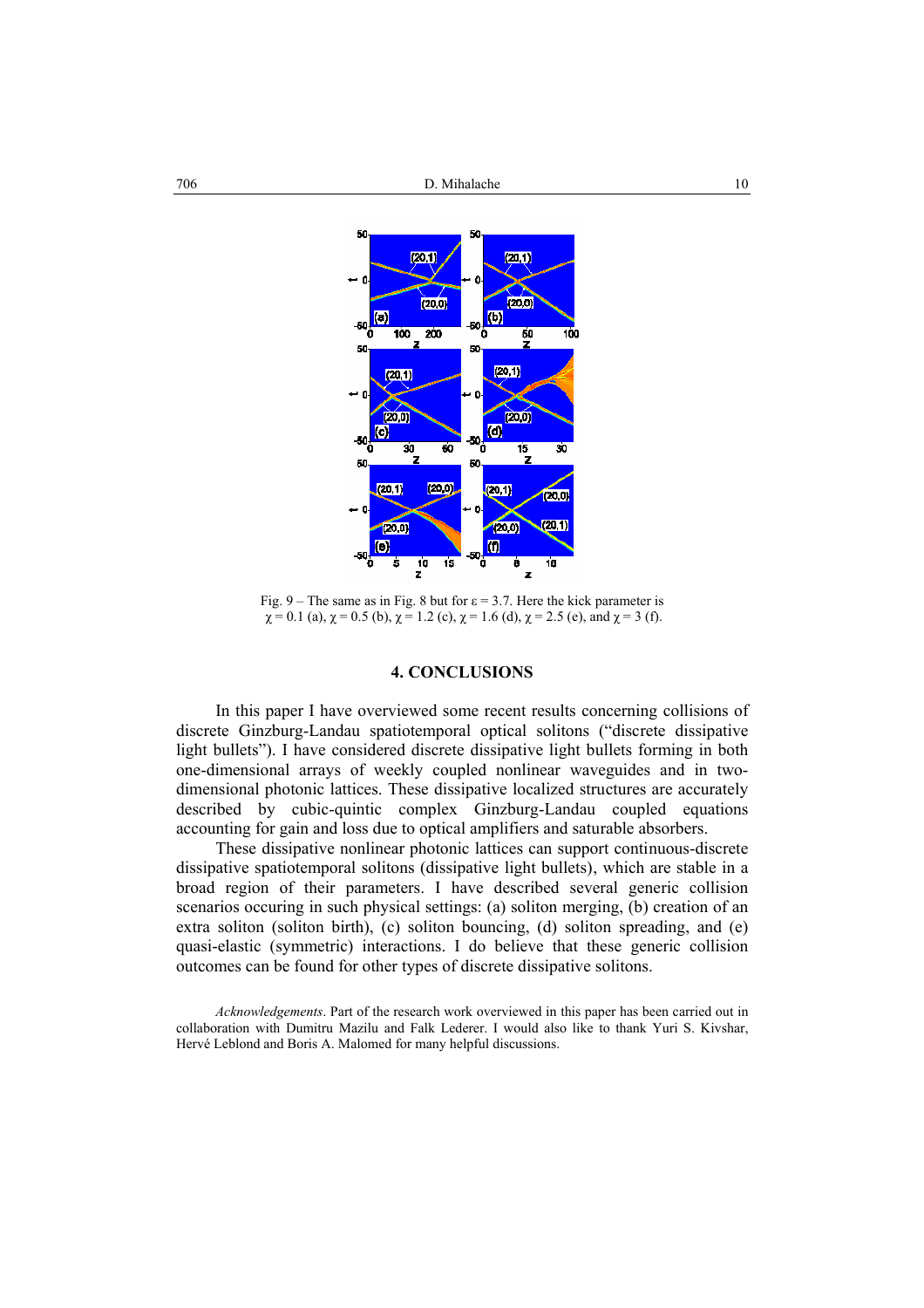- 1. F. Lederer, L. Leine, R. Muschall, T. Peschel, C. Schmidt-Hattenberger, U. Trutschel, A.D. Boardman, and C. Wächter, Opt. Commun., **99**, 95 (1993).
- 2. K. G. Makris, S. Suntsov, D. N. Christodoulides, G. I. Stegeman, and A. Haché, Opt. Lett., **30**, 2466 (2005).
- 3. S. Suntsov, K. G. Makris, D. N. Christodoulides, G. I. Stegeman, A. Haché, R. Morandotti, H. Yang, G. Salamo, and M. Sorel, Phys. Rev. Lett., **96**, 063901 (2006).
- 4. C. R. Rosberg, D. N. Neshev, W. Krolikowski, A. Mitchell, R. A. Vicencio, M. I. Molina, and Yu. S. Kivshar, Phys. Rev. Lett., **97**, 083901 (2006).
- 5. W. J. Tomlinson, Opt. Lett., **5**, 323 (1980);
	- V. M. Agranovich et al., JETP Lett., **32**, 512 (1980);
	- V. K. Fedyanin, D. Mihalache, Z. Phys. B, **47**, 167 (1982);
	- D. Mihalache et al., Physica Scripta, **29**, 269 (1984); Physica Scripta, **30**, 335 (1984);
	- U. Langbein et al., Opt. Commun., **46**, 167 (1983);
	- G. I. Stegeman et al., Appl. Phys. Lett., **44**, 830 (1984);
	- N. N. Akhmediev et al., Zh. Eksp. Teor. Fiz., **88**, 107 (1985).
- 6. F. Lederer, D. Mihalache, Solid State Commun., **59**, 151 (1986);
- D. Mihalache et al., Opt. Commun., **59**, 391 (1986); Opt. Lett., **12**, 187 (1987).
- 7. D. Mihalache, M. Bertolotti, and C. Sibilia, Prog. Opt., **27**, 229 (1989).
- 8. A. D. Boardman, P. Egan, F. Lederer, U. Langbein, and D. Mihalache, *Third-order nonlinear electromagnetic TE and TM guided waves*, in: *Nonlinear Surface Electromagnetic Phenomena*, H.-E. Ponath, and G.I. Stegeman, eds. Elsevier Science Publishers B.V., Amsterdam, 1991, pp. 73–287.
- 9. Y. V. Kartashov, V. A. Vysloukh, D. Mihalache, and L. Torner, Opt. Lett., **31**, 2329 (2006); Y. V. Kartashov, L. Torner, and V. A. Vysloukh, Opt. Lett., **31**, 2595 (2006).
- 10. Y. V. Kartashov, F. Ye, V. A. Vysloukh, and L. Torner, Opt. Lett., **32**, 2260 (2007); Y.V. Kartashov, V. A. Vysloukh, and L. Torner, Phys. Rev. A, **76**, 013831 (2007).
- 11. Y. Kominis, A. Papadopoulos, and K. Hizanidis, Opt. Express, **15**, 10041 (2007).
- 12. M. I. Molina, Y. V. Kartashov, L. Torner, and Yu. S. Kivshar, Opt. Lett., **32**, 2668 (2007); Z. Xu and Yu. S. Kivshar, Opt. Lett., **33**, 2551 (2008); Z. Xu et al., Phys. Rev. A, **80**, 013817 (2009).
- 13. E. Smirnov, M. Stepić, C. E. Rütter, D. Kip and V. Shandarov, Opt. Lett., **31**, 2338 (2006).
- 14. B. Alfassi, C. Rotschild, O. Manela, M. Segev, and D. N. Christodoulides, Phys. Rev. Lett., **98**, 213901 (2007).
- 15. A. Szameit, Y. V. Kartashov, F. Dreisow, M. Heinrich, T. Pertsch, S. Nolte, A. Tünnermann, V. A. Vysloukh, and L. Torner, Opt. Lett., **33**, 1132 (2008).
- 16. X. Wang, A. Samodurov, and Z. Chen, Opt. Lett., **33**, 1240 (2008); N. Malkova et al., Opt. Lett., **34**, 1633 (2009).
- 17. S. Suntsov et al., J. Nonl. Opt. Phys. & Mat., **16**, 401 (2007);

F. Lederer, G.I. Stegeman, D.N. Christodoulides, G. Assanto, M. Segev, and Y. Silberberg, Phys. Rep., **463**, 1 (2008);

- Yu. S. Kivshar, Laser Phys. Lett., **5**, 703 (2008);
- Y. V. Kartashov et al., Eur. Phys. J. Special Topics, **173**, 87 (2009);
- Y. V. Kartashov et al., Prog. Opt., **52**, 63 (2009).
- 18. D. Mihalache, D. Mazilu, F. Lederer, and Yu. S. Kivshar, Opt. Express, **15**, 589 (2007).
- 19. D. Mihalache, D. Mazilu, F. Lederer, and Yu. S. Kivshar, Opt. Lett., **32**, 2091 (2007).
- 20. D. Mihalache, D. Mazilu, Yu.S. Kivshar, and F. Lederer, Opt. Express, **15**, 10718 (2007).
- 21. D. Mihalache, D. Mazilu, F. Lederer, and Yu.S. Kivshar, Opt. Lett., **32**, 3173 (2007).
- 22. B. A. Malomed et al., J. Opt. B: Quantum Semiclassical Opt., **7**, R53 (2005).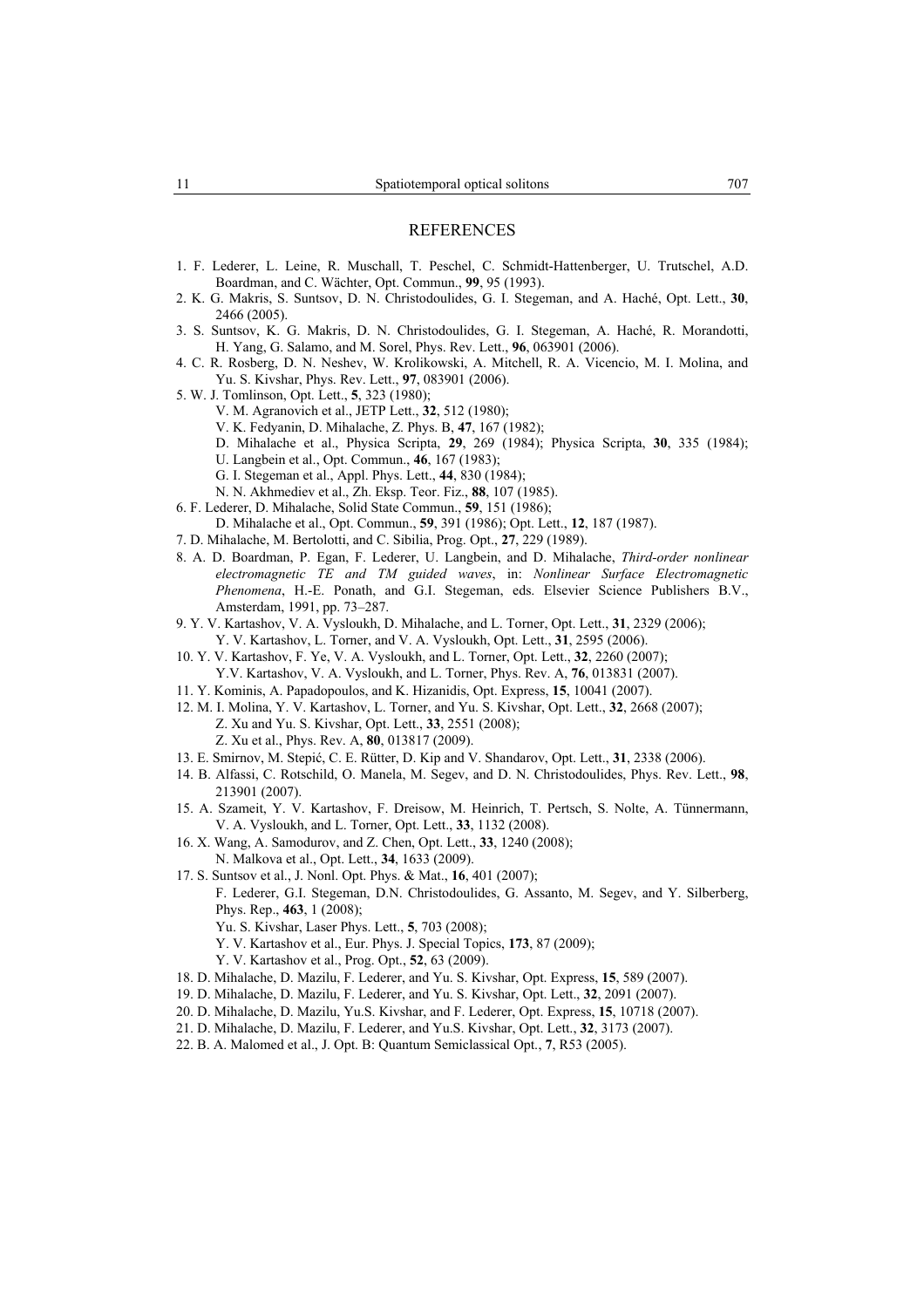23. D. Mihalache, D. Mazilu, Rom. Rep. Phys., **60**, 957 (2008); **61**, 175 (2009); **61**, 235 (2009); **61**, 587 (2009);

D. Mihalache, J. Optoelectron. Adv. Mat., **12**, 12 (2010);

D. Mihalache, Rom. Phys., **62**, 99 (2010).

- 24. A. B. Aceves, C. De Angelis, A. M. Rubenchik, and S. K. Turitsyn, Opt. Lett., **19**, 329 (1994).
- 25. E. W. Laedke, K. H. Spatschek, and S. K. Turitsyn, Phys. Rev. Lett., 73, 1055 (1994).
- 26. A. B. Aceves, G. G. Luther, C. De Angelis, A. M. Rubenchik, and S. K. Turitsyn, Phys. Rev. Lett., **75**, 73 (1995);
	- A. V. Buryak and N. N. Akhmediev, IEEE J. Quantum Electron., **31**, 682 (1995).
- 27. Z. Xu, Y. V. Kartashov, L. C. Crasovan, D. Mihalache, and L. Torner, Phys. Rev. E, 70, 066618 (2004); D. Mihalache *et al.*, Phys. Rev. Lett., **81**, 4353 (1998).
- 28. N. K. Efremidis and D. N. Christodoulides, Phys. Rev. E, 67, 026606 (2003).
- 29. E. A. Ultanir, G. I. Stegeman, D. Michaelis, C. H. Lange, and F. Lederer, Phys. Rev. Lett., **90**, 253903 (2003).
- 30. U. Peschel, O. Egorov, and F. Lederer, Opt. Lett., **29**, 1909 (2004).
- 31. N. K. Efremidis, D. N. Christodoulides, and K. Hizanidis, Phys. Rev. A, **76**, 043839 (2007).
- 32 D. Mihalache et al., Eur. Phys. J. Special Topics, **173**, 239 (2009).
- 33. D. Mihalache, D. Mazilu, F. Lederer, and Yu. S. Kivshar, Phys. Rev. A, **77**, 043828 (2008).
- 34. D. Mihalache, D. Mazilu, F. Lederer, and Yu. S. Kivshar, Phys. Rev. E, **78**, 056602 (2008).
- 35. Yu. V. Bludov and V. V. Konotop, Phys. Rev. E, **76**, 046604 (2007).
- 36. Q. E. Hoq, R. Carretero-Gonzalez, P. G. Kevrekidis, B. A. Malomed, D. J. Frantzeskakis, Yu. V. Bludov, and V. V. Konotop, Phys. Rev. E, **78**, 036605 (2008).
- 37. C. J. Benton, A. V. Gorbach, and D. V. Skryabin, Phys. Rev. A, **78**, 033818 (2008).
- 38. H. Leblond, B. A. Malomed, and D. Mihalache, Phys. Rev. A, **77**, 063804 (2008).
- 39. N. C. Panoiu, R. M. Osgood, and B. A. Malomed, Opt. Lett., **31**, 1097 (2006); N. C. Panoiu, B. A. Malomed, and R. M. Osgood, Phys. Rev. A, **78**, 013801 (2008).
- 40. F. Kh. Abdullaev, Yu. V. Bludov, S. V. Dmitriev, P. G. Kevrekidis, and V. V. Konotop, Phys. Rev. E, **77**, 016604 (2008).
- 41. I. S. Aranson and L. Kramer, Rev. Mod. Phys., **74**, 99 (2002).
- 42. N. Akhmediev and A. Ankiewicz (Eds.), *Dissipative Solitons: From Optics to Biology and Medicine, Lect.*, Notes Phys., **751**, Springer, Berlin, 2008.
- 43. B. A. Malomed, Physica D, **29**, 155 (1987);
	- S. Fauve and O. Thual, Phys. Rev. Lett., **64**, 282 (1990);
		- W. van Saarloos and P. C. Hohenberg, ibid., **64**, 749 (1990);
		- V. Hakim, P. Jakobsen, and Y. Pomeau, Europhys. Lett., **11**, 19 (1990);
		- B. A. Malomed and A. A. Nepomnyashchy, Phys. Rev. A, **42**, 6009 (1990);
	- P. Marcq, H. Chaté, R. Conte, Physica D, **73**, 305 (1994);
	- N. Akhmediev and V.V. Afanasjev, Phys. Rev. Lett., **75**, 2320 (1995);
	- H. R. Brand and R. J. Deissler, *ibid*., **63**, 2801 (1989);
	- V. V. Afanasjev, N. Akhmediev, and J. M. Soto-Crespo, Phys. Rev. E, **53**, 1931 (1996).
- 44. D. Mihalache, D. Mazilu, F. Lederer, Y. V. Kartashov, L.-C. Crasovan, L. Torner, and B. A. Malomed, Phys. Rev. Lett., **97**, 073904 (2006).
- 45. D. Mihalache, D. Mazilu, F. Lederer, H. Leblond, and B. A. Malomed, Phys. Rev. A, **75**, 033811 (2007); Phys. Rev. A, **76**, 045803 (2007);
	- D. Mihalache and D. Mazilu, Rom. Rep. Phys., **60**, 749 (2008);
	- D. Mihalache, Cent. Eur. J. Phys., **6**, 582 (2008) ;
	- D. Mihalache *et al.*, Phys. Rev. A, **81,** 025801 (2010).
- 46. W. H. Renninger et al., Phys. Rev. A, **77**, 023814 (2008).
- 47. D. V. Skryabin and A. G. Vladimirov, Phys. Rev. Lett., **89**, 044101 (2002).
- 48. N. N. Rosanov, *Spatial Hysteresis and Optical Patterns*, Springer, Berlin, 2002.